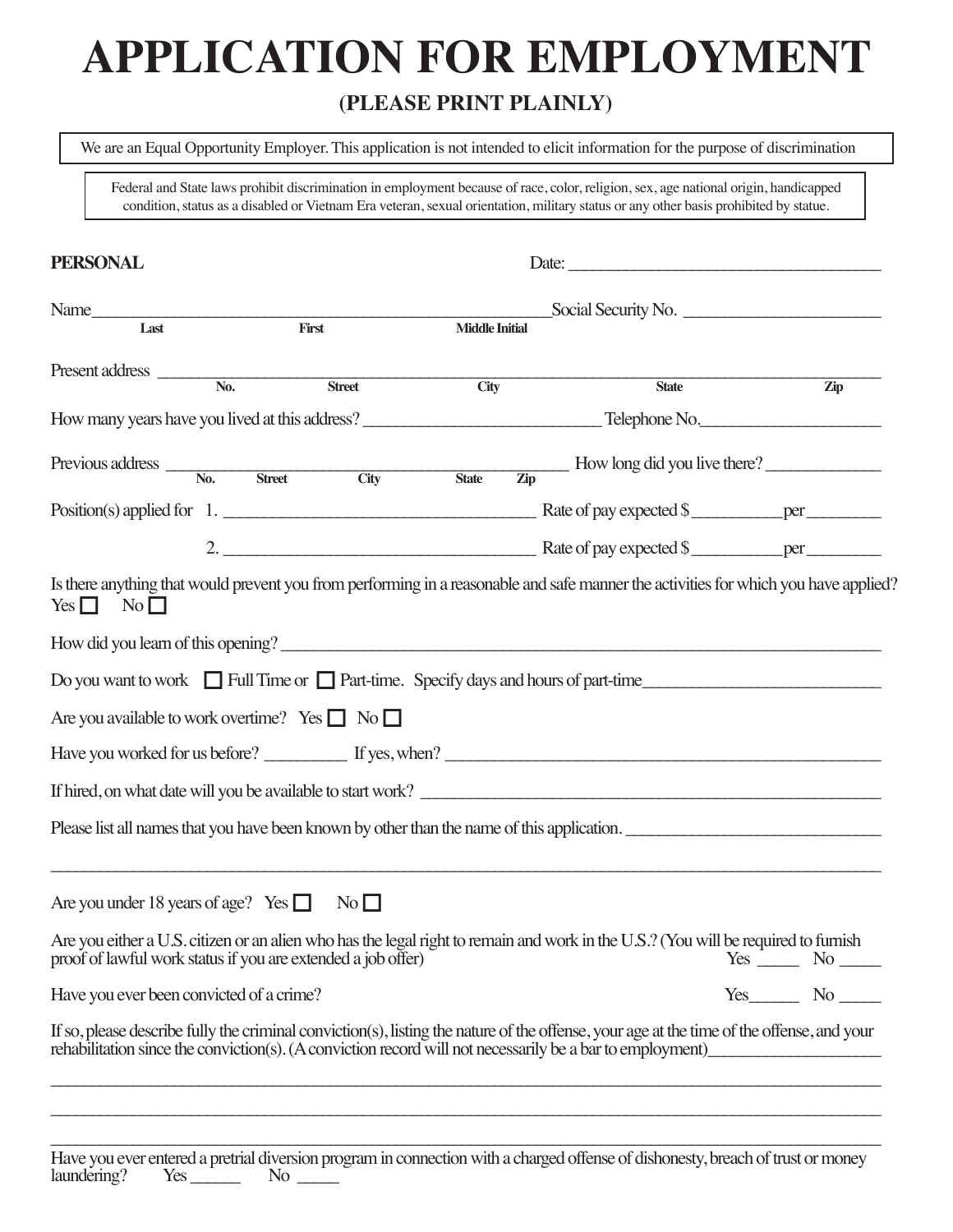#### **EDUCATIONAL BACKGROUND**

| <b>TYPE OF SCHOOL</b>    | <b>NAME AND ADDRESS</b> | <b>GRADUATED</b> |              | <b>COURSE OR MAJOR</b> |
|--------------------------|-------------------------|------------------|--------------|------------------------|
| <b>GRAMMAR OR GRADE</b>  |                         | $\Box$ Yes       | $\square$ No |                        |
| <b>HIGH SCHOOL</b>       |                         | $\Box$ Yes       | $\Box$ No    |                        |
| <b>COLLEGE</b>           |                         | $\Box$ Yes       | $\square$ No |                        |
| POST GRADUATE            |                         | $\Box$ Yes       | $\square$ No |                        |
| <b>BUSINESS OR TRADE</b> |                         | $\Box$ Yes       | $\Box$ No    |                        |
| <b>OTHER</b>             |                         | $\Box$ Yes       | $\Box$ No    |                        |
|                          |                         |                  |              |                        |

**(Employment at Fulton Savings Bank requires at least a high school diploma or equivalent)**

#### **PERSONAL REFERENCES**

**Give three personal references who have known you for at least three years. Do not give relatives, your doctor(s), former employees or fellow employees.**

| Name and Occupation | <b>Address</b> | <b>Phone Number</b> |
|---------------------|----------------|---------------------|
|                     |                |                     |
| ◠                   |                |                     |
| ⌒                   |                |                     |

#### **GENERAL**

| Skills                                      |
|---------------------------------------------|
| $\Box$ Computer Skills $\Box$ Yes $\Box$ No |
| Word Processor Skills Yes No                |
| Other (Describe)                            |
|                                             |

#### **PRIOR WORK HISTORY**

#### **(List in order, last or present employer first) You may include any verified work performed on a volunteer basis.**

| <b>DATES</b> |           | NAME AND ADDRESS OF EMPLOYER         | <b>SUPERVISOR NAME</b> | <b>REASON FOR</b> |
|--------------|-----------|--------------------------------------|------------------------|-------------------|
| <b>FROM</b>  | <b>TO</b> | Telephone No.                        | <b>AND TITLE</b>       | <b>LEAVING</b>    |
|              |           |                                      |                        |                   |
|              |           |                                      |                        |                   |
|              |           |                                      |                        |                   |
|              |           |                                      |                        |                   |
| Position:    |           |                                      |                        |                   |
|              |           | Describe in detail the work you did: |                        |                   |
|              |           |                                      |                        |                   |
|              |           |                                      |                        |                   |
|              |           |                                      |                        |                   |
|              |           |                                      |                        |                   |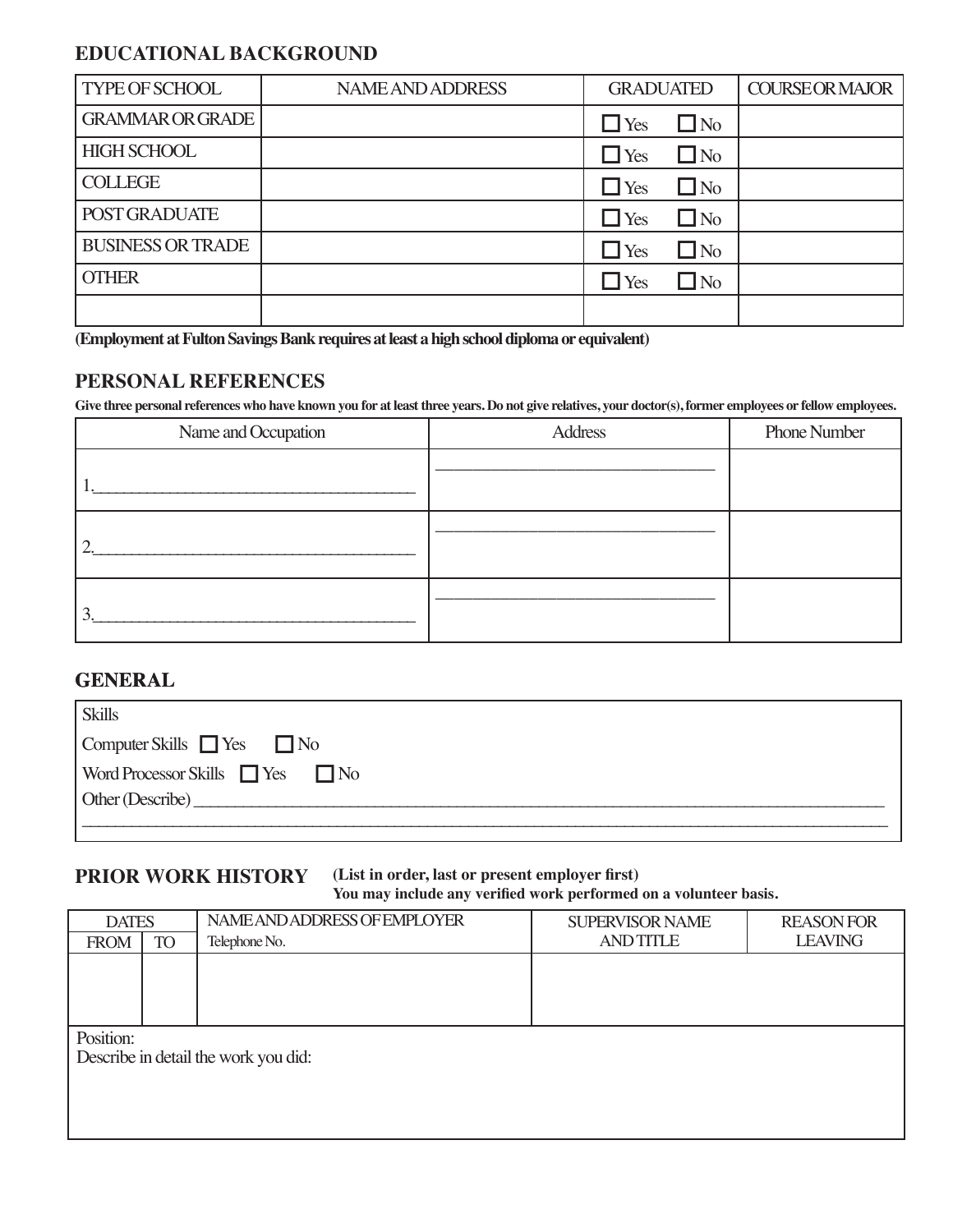#### **PRIOR WORK HISTORY (Continued)**

| <b>DATES</b><br><b>TO</b><br><b>FROM</b> |  | NAME AND ADDRESS OF EMPLOYER<br>Telephone No. | <b>SUPERVISOR NAME</b><br><b>AND TITLE</b> | <b>REASON FOR</b><br><b>LEAVING</b> |  |  |
|------------------------------------------|--|-----------------------------------------------|--------------------------------------------|-------------------------------------|--|--|
|                                          |  |                                               |                                            |                                     |  |  |
|                                          |  |                                               |                                            |                                     |  |  |
|                                          |  |                                               |                                            |                                     |  |  |
|                                          |  |                                               |                                            |                                     |  |  |
| Position:                                |  |                                               |                                            |                                     |  |  |
|                                          |  | Describe in detail the work you did:          |                                            |                                     |  |  |
|                                          |  |                                               |                                            |                                     |  |  |
|                                          |  |                                               |                                            |                                     |  |  |
|                                          |  |                                               |                                            |                                     |  |  |
|                                          |  |                                               |                                            |                                     |  |  |

| <b>DATES</b> |           | NAME AND ADDRESS OF EMPLOYER         | <b>SUPERVISOR NAME</b> | <b>REASON FOR</b> |  |  |
|--------------|-----------|--------------------------------------|------------------------|-------------------|--|--|
| <b>FROM</b>  | <b>TO</b> | Telephone No.                        | <b>AND TITLE</b>       | <b>LEAVING</b>    |  |  |
|              |           |                                      |                        |                   |  |  |
|              |           |                                      |                        |                   |  |  |
|              |           |                                      |                        |                   |  |  |
| Position:    |           |                                      |                        |                   |  |  |
|              |           | Describe in detail the work you did: |                        |                   |  |  |
|              |           |                                      |                        |                   |  |  |
|              |           |                                      |                        |                   |  |  |
|              |           |                                      |                        |                   |  |  |
|              |           |                                      |                        |                   |  |  |

**Occasionally the form of an application blank makes it difficult for an individual to adequately summarize his or her complete background. To assist us in finding the proper position for you in our Institution, use the space below to summarize any additional information necessary to describe your full qualifications.**